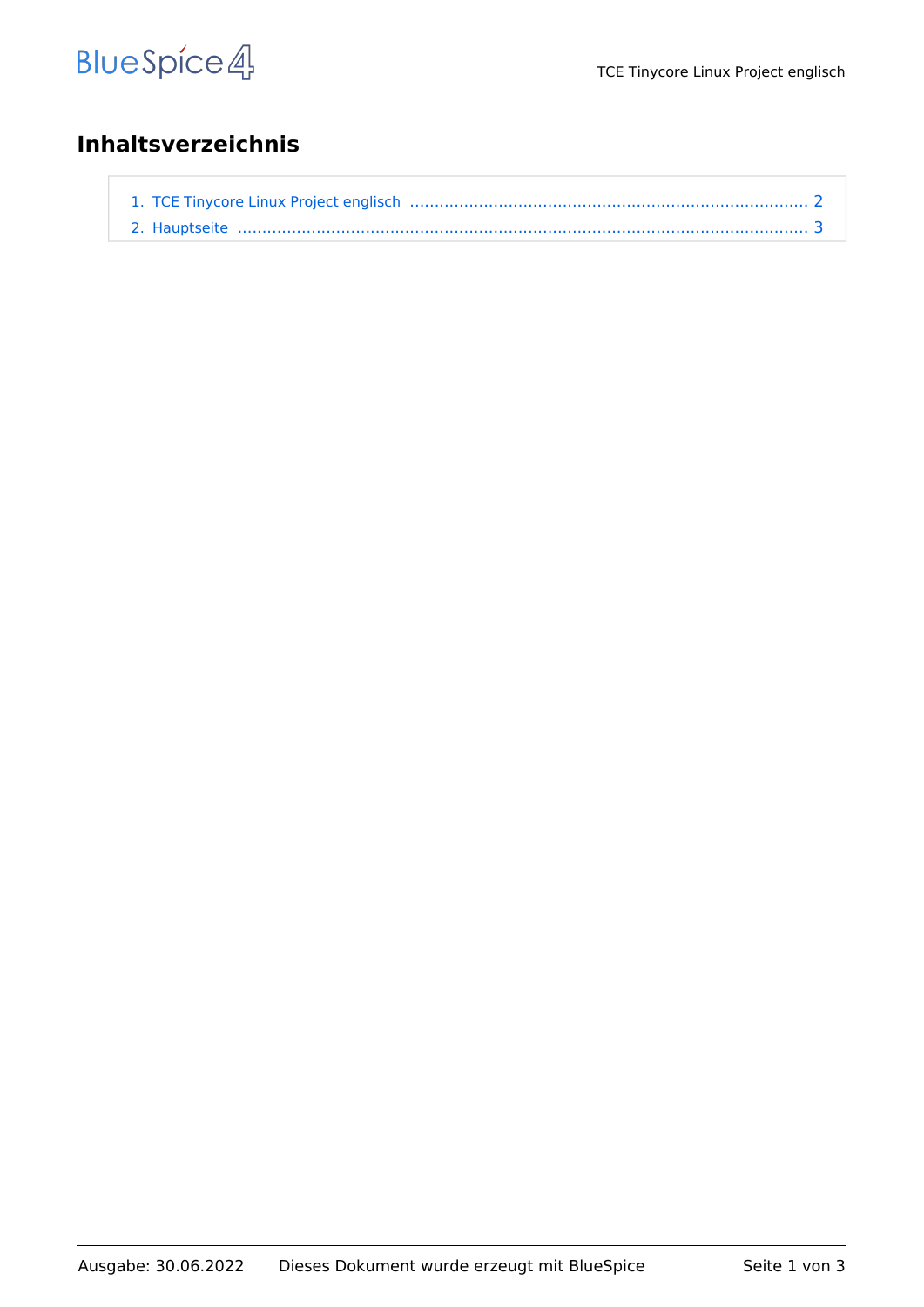## <span id="page-1-0"></span>**TCE Tinycore Linux Project englisch**

Das Inhaltsformat pdf wird vom Inhaltsmodell Wikitext nicht unterstützt.

Zurück zur Seite [Hauptseite.](#page-2-0)